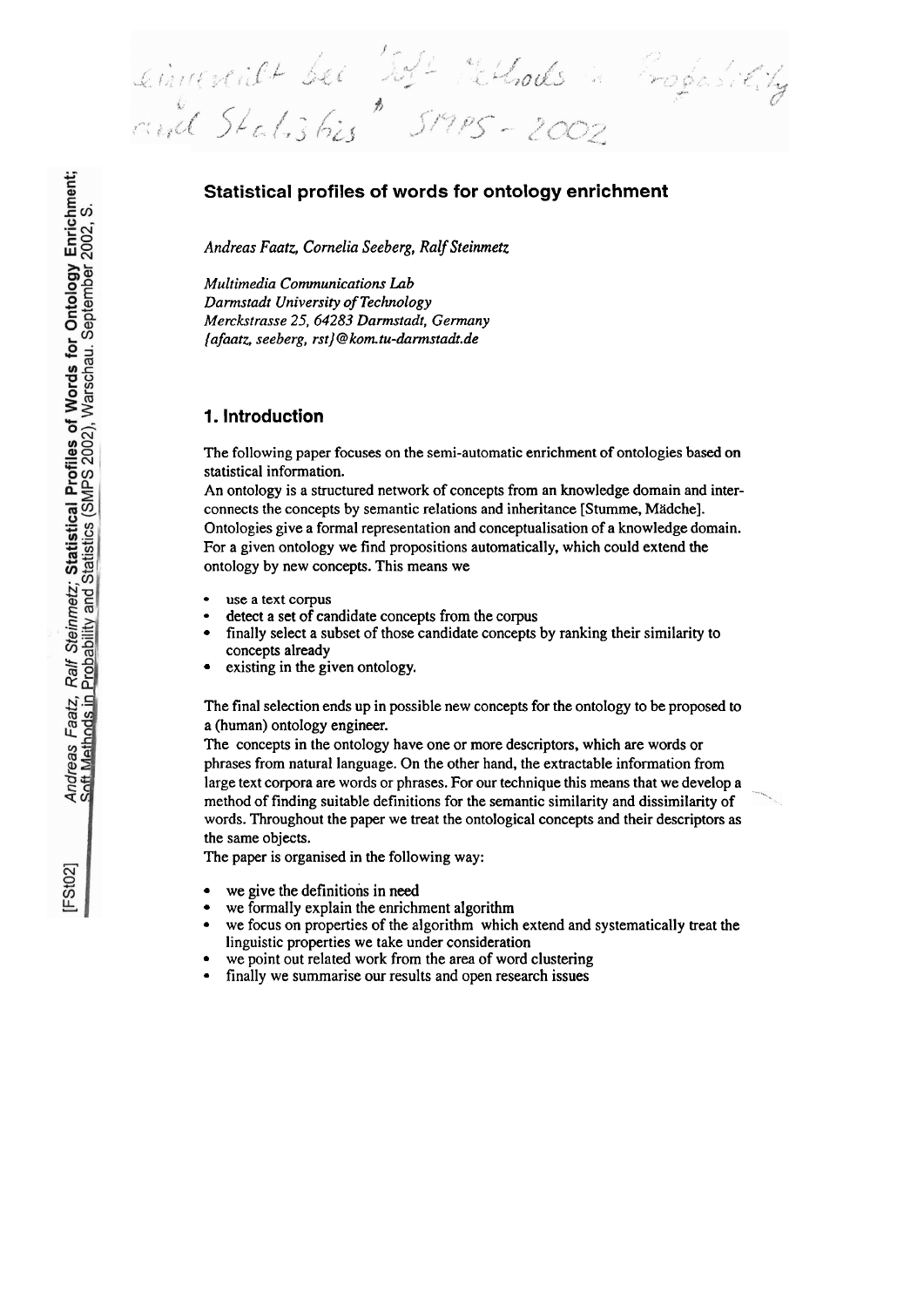#### **2.1 Definitions**

An *ontology* is a 4-tuple  $\Omega := (C, \text{is}_a, R, \sigma)$ , where C is a set we call *concepts*, is a is a partial order relation on *C*, *R* is a set of relation names and  $\sigma : R \rightarrow \mathcal{O}(CXC)$  is a function [Stumme/Mädche].

Throughout this paper we assume that a concept has a character string as a descriptor. This character string may be a word or a phrase.

A *distance measure* on  $\Omega$  is a function *d:*  $(C \times C) \rightarrow [0,1]$ . Examples of distance measures are:

1)  $d(x,y) = e^5$ , where *e* is Euler's constant and *s* denotes the number of steps along the shortest relational path between the concepts *x* and *y* 

2)  $d(x,y)=1$ , if there exists a relational path between the concepts x and y and  $d(x,y)=0$ , if there does not exist a relational path-between the concepts *X* and *y.* 

3) [Resnik] defined criteria for distance measures in thesauri, which can **be** applied to the restriction of an ontology  $\Omega := (C, \text{ is }_{-a}, R, \sigma)$  to the pair  $(C, \text{ is }_{-a})$ .

[Faatz] showed, that there is an infinite number of distance measures fulfilling more restrictive characteristics than 1) and 2).

*A text corpus 6* is a collection of text documents written in exactly one natural language. We assume **5** to be electronically available. From a text corpus we define a Set of words or phrases to be the candidate concepts. A *proposition* for the ontological enrichment is a word or a phrase from *6,* which is used similarly to the concepts from the given ontology. Candidates are to be predefined, for example as all nouns occuring in *6.* Note that *6* might be extended during or after the application of the enrichment algorithm.

A *rule set*  $\rho$  is a finite set of linguistic properties, each of which can be tested in terms of its fulfilment frequency in the text corpus.

The entries  $m_i$ , of a *representation matrix M(C, p,*  $\zeta$ *)* list, how often the j-th property from  $\beta$  was fulfilled in  $\zeta$  for the descriptor the *i*-th concept from *C*.

#### 2.2 **The basic optimisation for ontology enrichment**

The enrichment algorithm processes information available from  $\zeta$  and  $\Omega$ . It computes an optimal solution for the problem of fitting the distance information among the concepts expressed by  $\Omega$  and the dissimilarity information between words or phrases to **be** extracted from the word usage statistics considering **5.** 

Let us assume a given  $M(C, \rho, \zeta)$ . We search for a set  $k = \{k_1, k_2\}$  of non-negative<br>reals with  $|k| = |\rho|$ , which will be called *configuration* of the rule set  $\rho$ . Each  $k_i$  corresponds to a rule  $\rho_i$ 

The configuration *k* decides about the quantities of dissimilarity we derive from  $M(C, \rho, \zeta).$ 

The *Kullback-Leibler divergence* generally measures the dissimilarity between two probability mass functions [Ku] and was applied successfully to statistical language modelling and predicition problems [CoTo], [Da]. The Kullback-Leibler *D(x.y)* divergence for two words **X,** *y* is defined as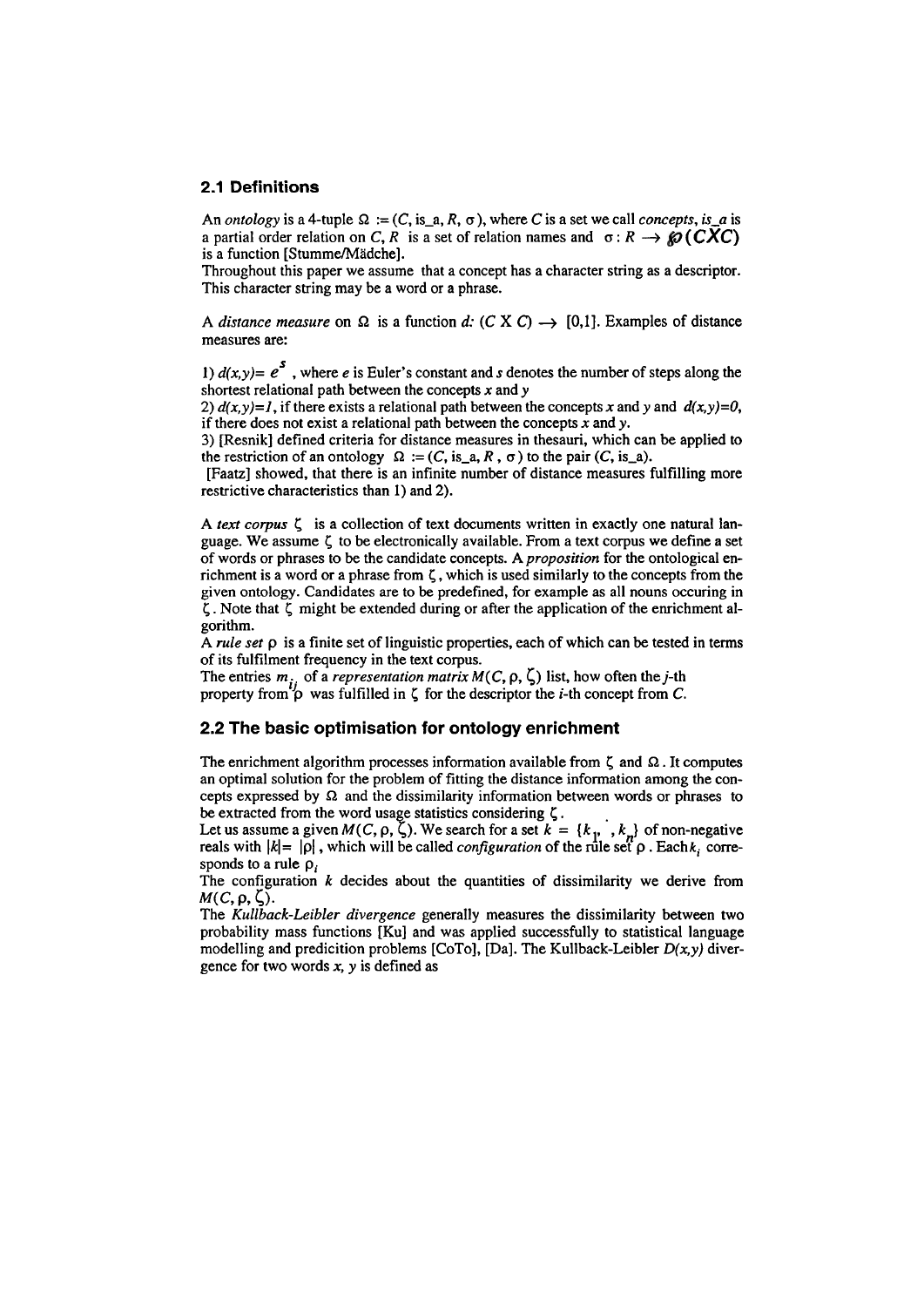$$
D(x, y) = \sum_{w} P(w|x) \log \frac{P(w|x)}{P(w|y)}
$$
(1.1)

In the basic version of the Kullback-Leibler divergence, which is expressed by formula (1.1), w is a linguistic property and  $P(w|x)$  ist the probability of this property being fulfilled for the word  $x$ . In the sum indicated by formula  $(1.1)$ ,  $w$  ranges over all liguistic properties one includes in a Corpus analysis. In our case the frequencies of observing the linguistic properties are denoted by  $M(C, \rho, \zeta)$ . For our purposes we change (1.1) in such a way, that  $k$  weighs the influence of each property  $w$ 

$$
D_k(x, y) = \sum_{w} k(w) P(w|x) \log \frac{P(w|x)}{P(w|y)}
$$
(1.2)

with  $k(w) \in k$  in our case

Considering our representation matrix notation  $M(C, \rho, \zeta)$  we obtain

$$
P(w|x_i) = \sum_{l=1}^{|p|} \frac{m_{il}}{\left|\frac{m_l}{p}\right|} \tag{2}
$$

Let us clarify the notation of formula *(2):* 

 $x_i$  denotes the *i*-th concept from *C*. Correspondingly in (2) the  $m_{i}$  are the matrix entries in  $M(C, \rho, \zeta)$  in the row expressing the linguistic properties of  $x_i$ . With this nota-<br>tion  $k(x_i) = k_i$  holds. In that sense, we will be able to determine an optimal  $k = {k_1, k_2}$ .<br>Taking the distances from the ontology  $\Omega$  as an input, which should be approximated

by the  $D_k(x, y)$  as well as possible, the question of finding an optimal configuration k reduces to the question:

which configuration  $k$  minimises the average squared error expressed by the differences

$$
(d(x, y) - D_k(x, y))^2
$$
?

 $(d(x, y) - D_k(x, y))^2$  ?<br>Finally we present a formulation of this question in terms of a quadratic optimisation formula. Searching for an optimal  $k$  means searching for a minimum of the following fitness expression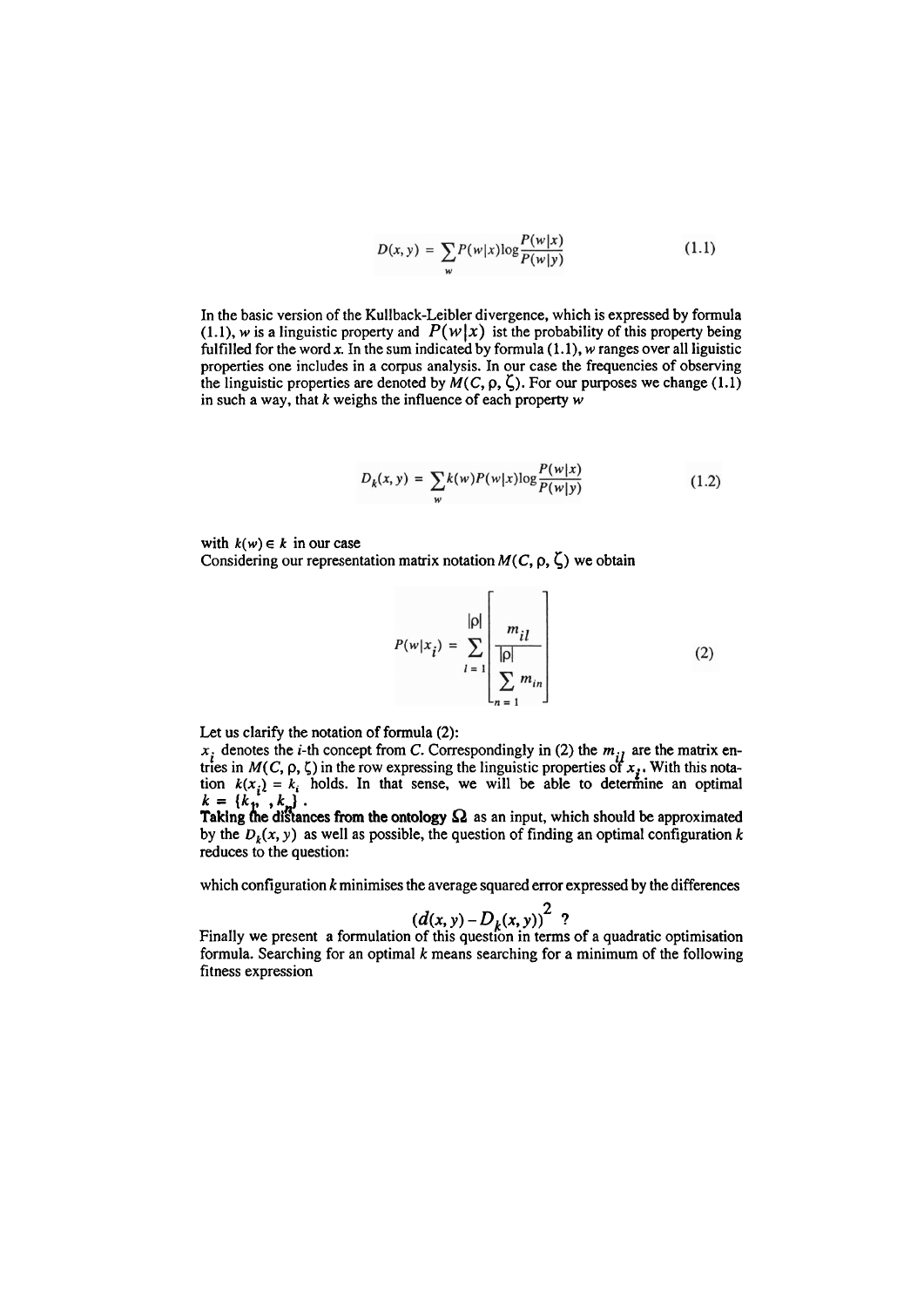$$
\min_{k} \sum_{i=1}^{|C|} \sum_{i=1}^{|C|} (d(x_i, x_j) - D_k(x_i, x_j))^2
$$
\n(3)

where  $k = \{k_p, \ldots, k_p\}$  and  $k_l \ge 0$  for all  $k_l \in k$ . Note that we minimise over the set of all configurations, that means over all possible k. We now explain, which words phrases are propositions for the ontological enrichment.

Once we optimised formula (3) we obtain the configuration in need to compute all the distance measures between all the concepts from  $\Omega$  and the candidates. We apply an enrichment step starting with the optimal similarity measures  $D_{\nu}(x, y)$ .

We only take into concern the  $D_k(x, y)$  with  $x \in C$  and a candidate y. If such a distance between a formerly known concept (i.e. its descriptor) and a candidate (i.e. a word fiom the corpus) formerly unknown to  $\Omega$  is lower than a predefined threshold, y proposition to enrich  $\Omega$ . A suitable threshold can for example be defined from the average of the distances  $d(x, y)$  where  $x \sim y$  holds for some  $\sim \in R$ .

Additionally the  $D_k(x, y)$  with  $x \in C$  and a candidate y carry even more information, namely an optimal placement of the candidate concepts. The candidate concepts and the concepts from  $\Omega$  can be presented together, if a candidate turns out to be a proposition. This simplifies the knowledge engineer's understanding of how the candidate concepts evolved and in which semantic area of  $\Omega$  they might belong.

#### 3. **Discussion of the algorithm** - **extending the properties from p**

The application of the algorithm needs a rule set  $\rho$  as one of the parameters given. The following section focuses on a technique which systematically selects and constructs  $\rho$ We will use the fact, that - for several distance measures  $d$  - our experiments showed, that the optimisation  $(3)$  ended up in supressing most of the rules from  $\rho$  setting the corresponding  $k_i$  to zero.

Applying the optimisation to derive a configuration  $k$  we chose a  $\rho$  in the following way: for each concept from  $C(\Omega)$  given) we collect the collocators occuring in the same sentence at a distance of at most five words in  $\zeta$ , create a list of all these collocators and finally check for each  $c \in C$ , how often it was collocated in the same sentence, but at maximum distance of five words within C.

We choose this particular  $\rho$ , as for the German language, with which we carry out our experiments. The property is a standard configuration of the German online corpus analysis tools [COSMAS] and Wortschatz].

We obtained two general observations, which characterise all of our ongoing enrichment experiments and which imply interesting further developments of the algorithm, because they point to a compression of the property set  $\rho$  while applying the algorithm. The vast majority of the  $k_i \in k$  are zero (in our first experiments about 90% of the  $k \in k$ ) and there are many minor influences of nonzero  $k_i$ , if we also consider the fact, that that similarity must exceed a threshold T for a candidate concept to become a proposition.

The fact that we observe many zeros in the solution  $k$  is related to the sparse structure of the optimisation problem (3). But even if we cannot predict the exact structure of  $M(C, \rho, \zeta)$  beyond sparsity, the sparsity of the data belonging to candidate concepts additionally leads to properties with minor influence. Although we admit, that this observation needs a further strict systematic fundament, we use it as a working hypothesis.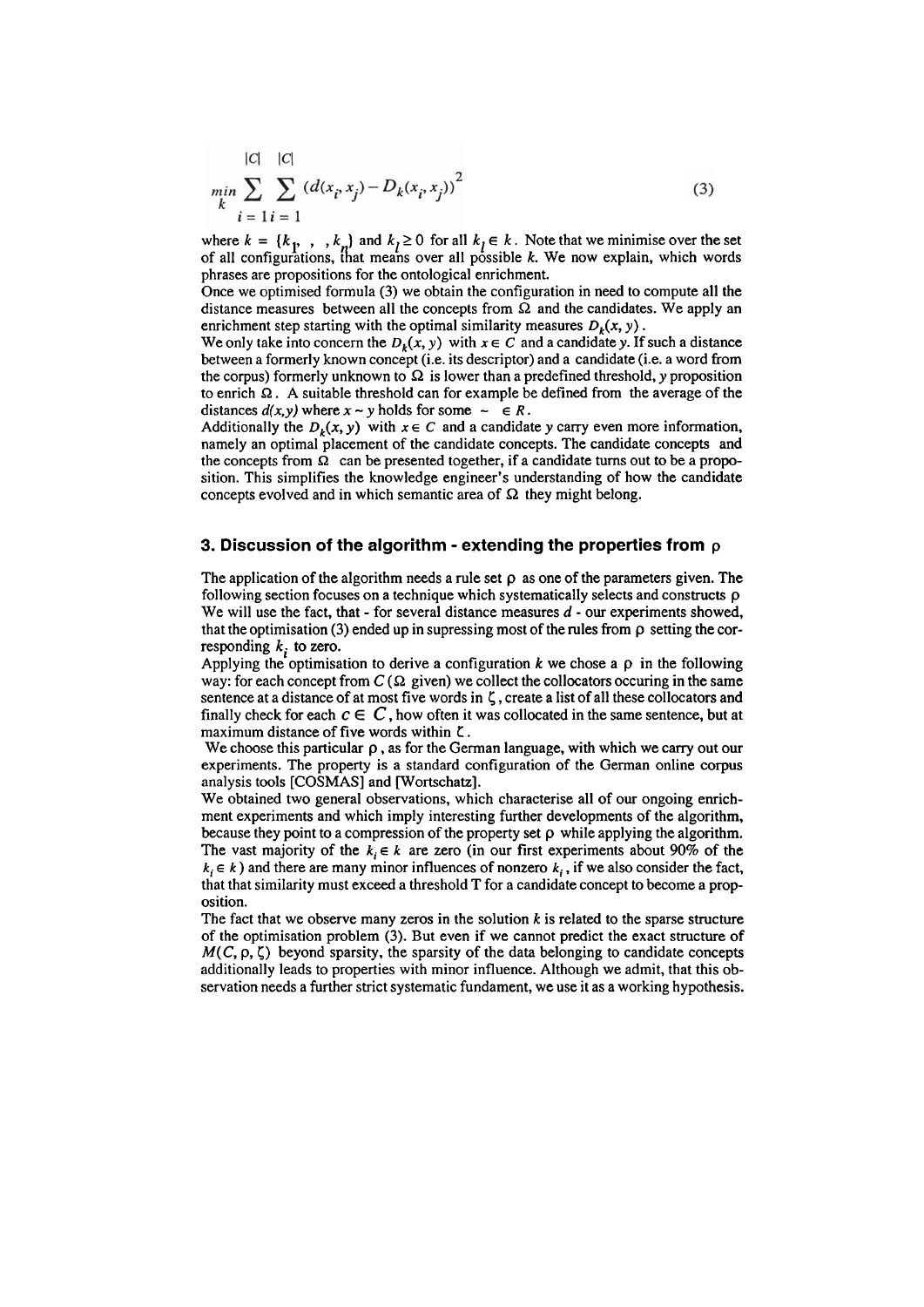Our first experiments also point to a fact, which we already expected intuitionally: if a concept becomes a proposition and its similarity was only determined by exactly one feature  $\rho_i$  from  $\rho$  (leaving  $k_i = 0$  for  $i \neq j$ ) we detected a higher risk of bad propositions in the sense of a semandc mismatch or an overgeneral proposition.

Another complication may arise, if we extend the initial corpus while applying the algorithm. Such a strategy is useful, if we start with a small specialised corpus and a few concepts in  $\Omega$ . In that case the initial corpus may contain not enough information, consequently information must be added by including new texts in the initial corpus [25 von BiNeCa]. Only in that sense it is true, that specialised corpora perform well in domain dependent conceptual clustering or ontology enrichment problems like [BiNeCa] stated. But extending a corpus goes along with introducing a fulfilment of properties, which we did not observe in the initial corpus [Da], which gives a bias to our computation of important properties via the optimal configuration **k** 

For a systematic treatment of the difficulties we discussed in this section - arbitrary choice of  $\rho$ , bias with propositions guided by exactly one linguistic property, bias after extending corpus - we give a prospect on a stepwise application of the algorithm: after applying the algorithm once we make up a new property set  $\tilde{\rho}$  keeping the properties, which tumed out to be influential, and adding new properties.

An example for new properties is a larger context, in which a collocation may occur. As long our data remain sparse, several extensions of the linguistic property set can result in a rich representation making the selection of our the modified  $\tilde{\rho}$  less arbitrary. In the special case of word-cooccurence in contexts the extension of  $\rho$  by a stepwise application of the enrichment algorithm becomes systematic, if we start with narrow contexts (as the distance of five words we used in the first experiments) and broaden the contexts monotonically in every step.

### **4. Related work**

Similarity between words is a topic from the theory of word clustering algorithms and requires statistical information about the contexts, in which the words are used. Many approaches check

collocation features of the words in large text corpora, such that a word is represented by a large vector, which has entries communicating, how often a collocation feature was fulfilled in the corpus. The vectors are sparse [Sahlgren].

The notion of similarity definitions by vector representations normally does not weight every

single dimension of the vectors. In the paper we stated that this is possible by a soft method using the information already defined in the given ontology.

The influence of the ontological structure on the word (-vector) similarities results in an optimisation problem, which gives an answer to the question which dimension in the word (-vector) representation is influential for the similarity computation.

Autornatic thesaurus and ontology construction dates back from the 1970s [Spark Jones]. Our approach is a further development of methods, which **try** to construct the whole ontology. The soft method of introducing heuristics for the ontological information given can only be applied, if we enrich an existing ontology instead of fully constructing the ontology. Besides the question about the heuristics guiding the optimisation procedures described above, a number of other interesting questions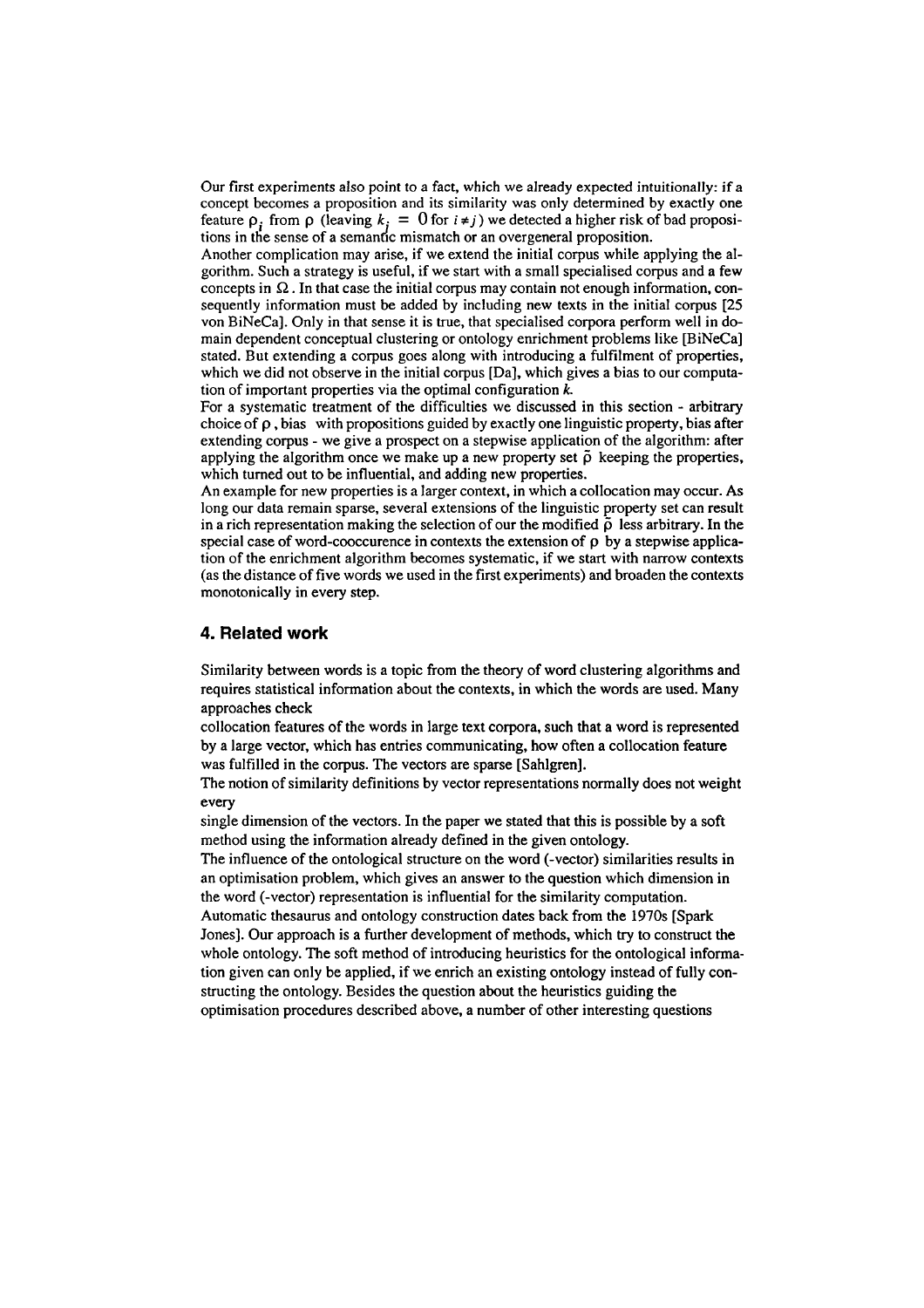arises along with the approach. Among them are the following: how do we construct a suitable corpus to learn from, which linguistic preprocessing is necessary or helpful, do we need absolute, relative or probabilistic vector entries, how does the approach scale for larger ontologies.

The question of evaluating the results is interesting for related areas such as Kohonen maps for documents and word clustering algorithms [Lagus].

## **5. Summary and future work**

We presented an algorithm, which retums propositions for the enrichment of an ontology. The algorithm selects from a set of linguistic properties regarding the information encoded in the ontology, for wich we wish an enrichment: at this point, our soft method is based on a modified Kullback-Leibler divergence for each single given emichment problem.

We also gave a prospect on a more systematic setup of the algorithm, which has to undergo genuine evaluation to overcome its merely constructive Status. The area of evluation methods for the algorithm together with further experiments will **be** the focus of our future work on the subject.

### **References**

[COSMAS]: the Cosmas corpus querying service, **http://corpora.ids-mannheim.del**  ~cosmas/

[BiNeCa]: Bisson, G. and Nedellec, C. and L. Canamero: *Designing clustering methods for ontology building* - *The Mo'K workbench,* Proceedings of the Ontology **Lern**ing ECAI-2000 Workshop, August 2000

[RoJu]: Roland D. and Jurafsky D.: *How Verb Subcategorisation Frequencies Are Affected By Corpus Choice,* Proceedings of the International Conference on Computational Linguistics (COLING'98), 1998

[Da]: Dagan I., Perreira F., Lee L.: *Similarity-based Estimation of Word Co-occurence Probabilities,* Proceedings of the 32nd Annual Meeting of the Association for Computational Linguistics, ACL'94, New Mexico State University, June 1994

[Ku]: Kullback, S.: *Information Theory und Statistics.* John Wiley and Sons, New York, 1959.

[Lagus]: Lagus, K.: *Studying similarities in term usage with self-organizing maps.*  Proceedings of NordTerm 2001,13-16 June, Tuusula, Finland. pp. 34-45. ,2001 [Resnik]: Resnik, P.: Semantic Similarity in a Taxonomy: An Information-Based Mea*sure und its Application to Problems of Ambiguity in Natural Language,* Journal of Artificial Intelligence Research, vol. 11, 1999

[Sahlgren]: Sahlgren, M.: *Vector-Based Semantic Analysis: Representing Word Meanings Based on Random Labels,* Proceedings of the ESSLLI 2001 Workshop on Semantic Knowledge Acquisition and Categorisation, Helsinki, Finland, 2001